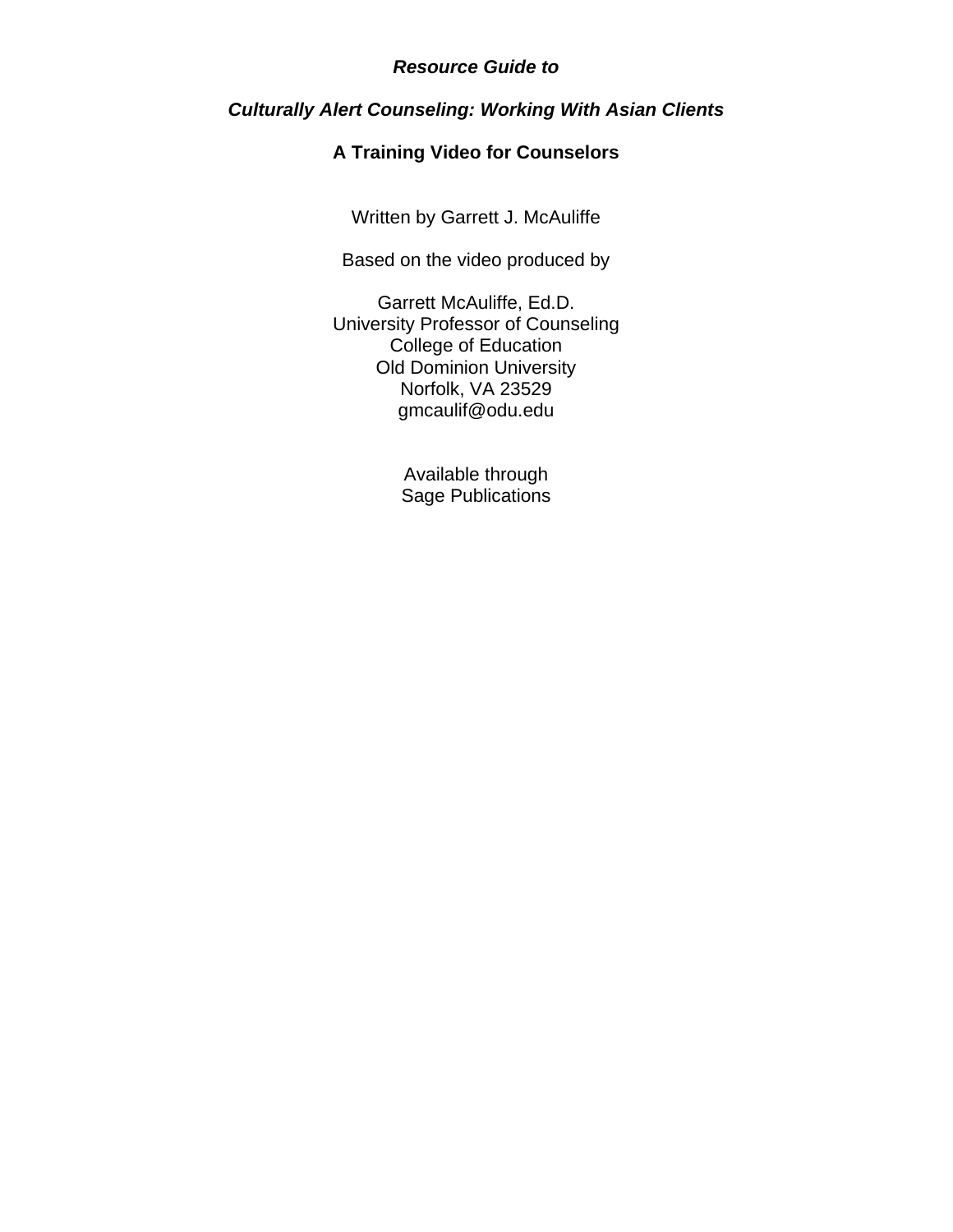#### **I. Introduction to the Series**

This Resource Guide is part of the companion material for four training videos.\* The Guide aims to help viewers be more active learners. The accompanying videos aim to teach learners how to incorporate culture into everyday counseling practice. This guide includes explanations of the skills that are demonstrated in each of the videos and suggested activities for trying out the skills. The viewer, informed by this resource guide and other reading, will, with practice, be able to try some of these skills soon after viewing the videos.

\*Note that there are two additional videos that make a complete set. Those videos are, respectively, *Counseling Gay and Lesbian Youth: A Multiethnic Demonstration Video* and *Key Practices in Culturally Alert Counseling: A Demonstration of Selected Practices. This last video* is a guide to overall multicultural counseling skills. The other five videos, including the four in this set, are focused on methods for working with particular groups. Resource guides accompany each of the other videos and are available through Sage Publications (www.sagepub.com).

### **Definitions: Culturally Alert Counseling and Culture**

Culturally alert counseling is defined as a *consistent readiness to identify the cultural dimensions of clients' and counselors' lives and to integrate culture into counseling work*.

There is no one method for doing culturally alert counseling. Instead, culturally alert counseling consists of intentionally adapting existing ways to help clients (1) understand their socially constructed worldviews through culture, (2) appreciate their various cultures, (3) to make choices about adherence to cultural norms, and (4) to recognize and respond to external bias relating to their cultural group membership. From this definition it is clear that such counseling attends to cultural strengths as well as barriers related to culture. It should be noted that culturally alert counseling is a sensibility and a set of skills. The counselor must first inquire

2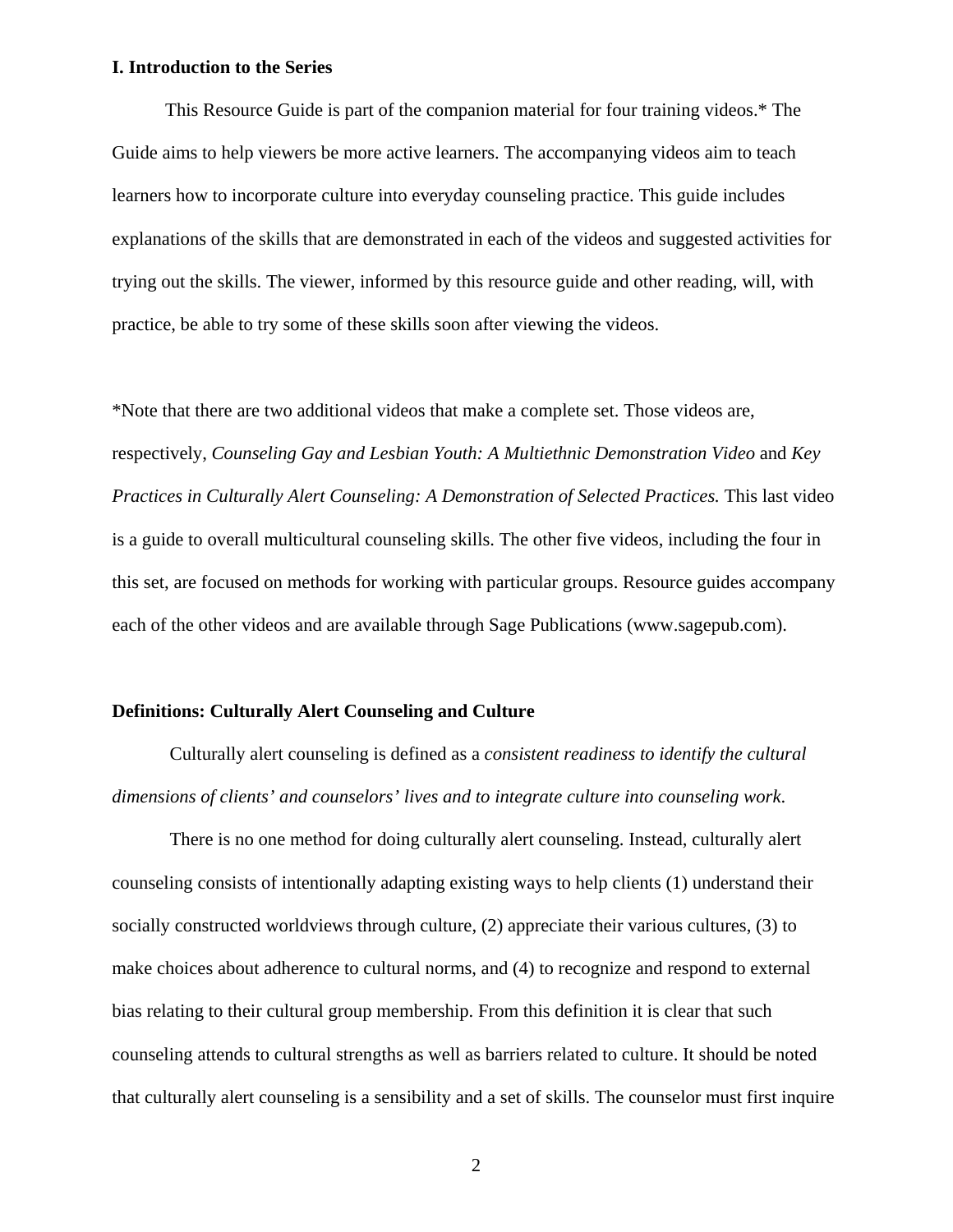and understand the cultural dimensions of a client's life and then act in ways that are culturally attuned.

Culture itself is broadly defined here. Culture consists of *the attitudes, habits, norms, beliefs, customs, rituals, styles, and artifacts that express a group's adaptation to its environment—that is, ways that are shared by group members and passed on over time.* All human endeavors, from attitudes toward health and sexuality to everyday communication styles, are affected by culture, as are expectations about relationships, career aspirations, and selfesteem. What is especially important for counseling are these subjective expressions of culture: attitudes, habits, norms, and beliefs. Culture tells clients what to be ashamed of, unaware of, proud of, and what to aspire to. It tells them whom and how to love and whom and how to disdain. Both counselors and clients might benefit from knowing their cultural assumptions and manners.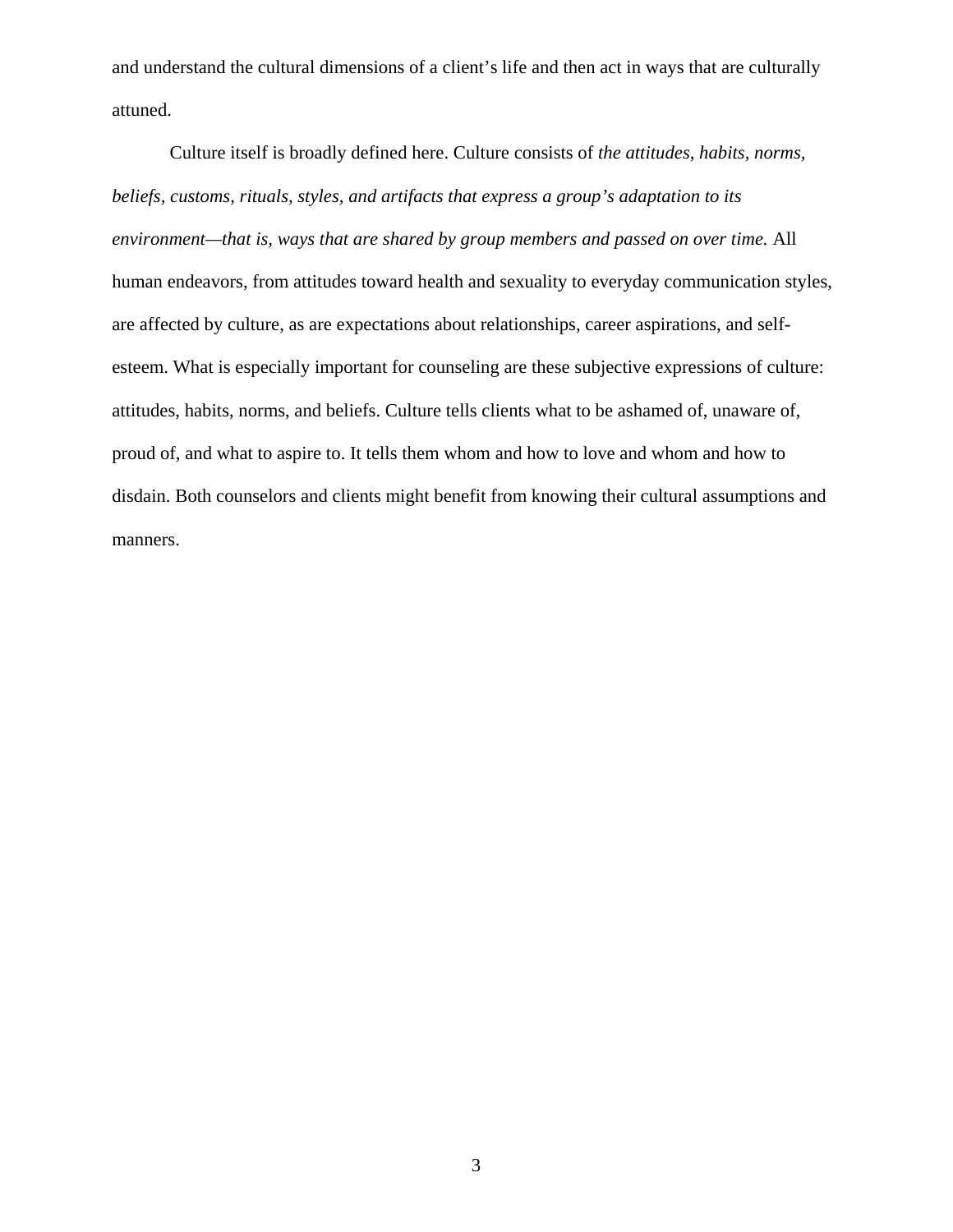#### **General Introduction to the Demonstration Videos**

(Key points are in bold font.)

Welcome to these demonstrations of **culturally alert counseling**. The upcoming sessions are guided by the assumption that **we are always influenced by our cultures**, whether they are our gender, ethnicity, social class, sexual orientation, or disability, to name some examples.

Those and other cultures affect us in at least two ways: **our own worldviews** and **how others** see us and treat us. On the other hand, it is important to remember that clients are also always **individuals**, with their unique temperaments, interests, and personalities. At any one time, **culture** may take center stage, as it does in the sessions that you are about to view. At other times, culture waits in the wings while clients explore their individual emotions, thoughts, and behaviors. Even there, however, culture is intertwined with a person's emotions, hopes, and doubts.

The culturally alert counselor's **task** is twofold: to help clients know and appreciate **the impact of culture in their lives** and to help them **act in empowering ways** by challenging unhelpful cultural assumptions and external societal biases. Counselors must be ready to welcome culture into the work, and at times **invite** it.

In the four sessions that you will see here, culture is **foregrounded**, as clients confront **external bias, internalized cultural rules,** and importantly, **cultural strengths** in order to fashion the lives that they might imagine, with the counselor's help.

These demonstrations highlight some, but not all, ways to infuse culture into counseling. Viewers are invited to study these demonstrations and complement them with parallel readings from the book *Culturally Alert Counseling* in order to become more complete and ethical counselors.

May you do the good work of empowering clients so they can live the lives that they have imagined.

4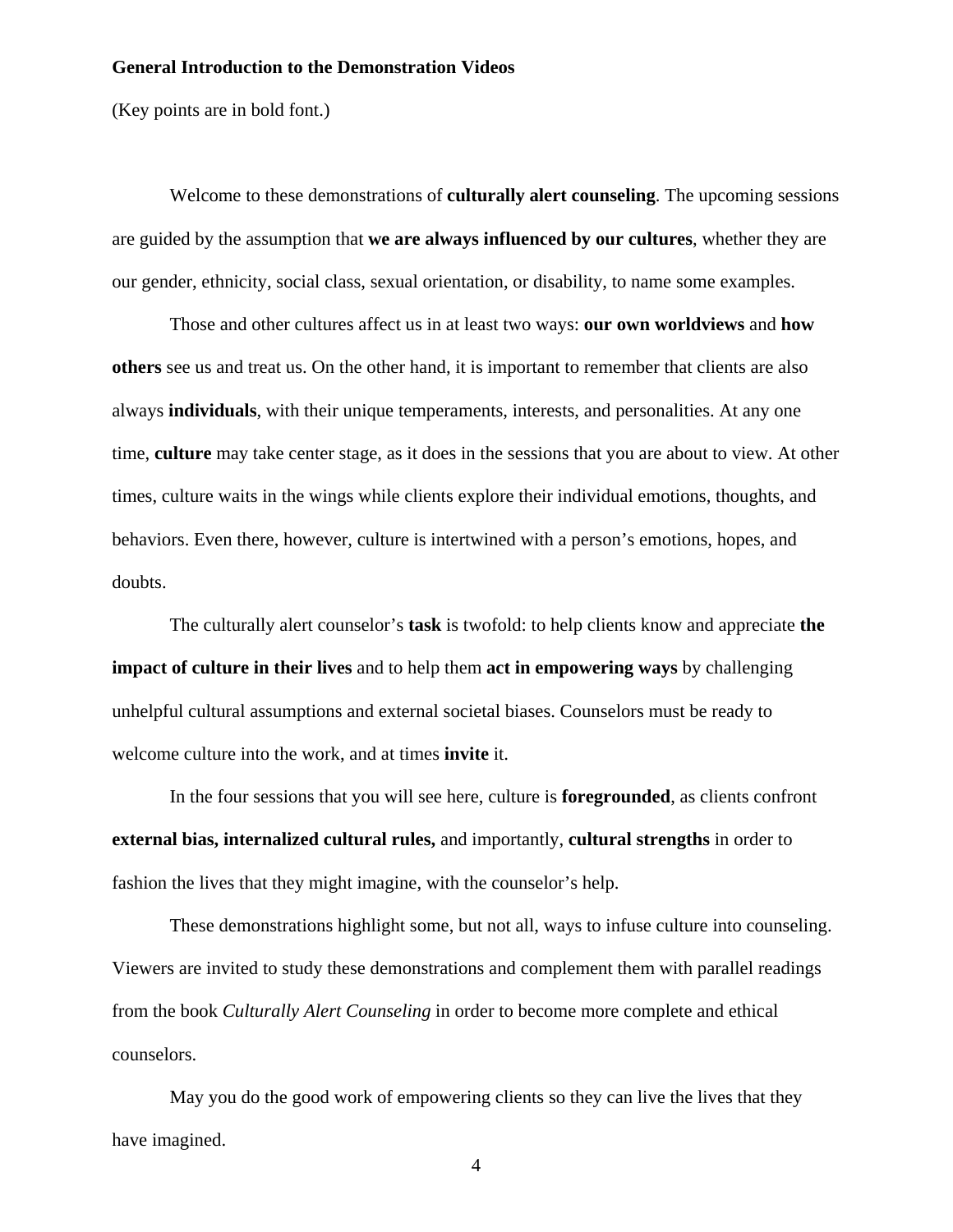#### **Guide to How to Get the Most From Watching the Videos**

#### **Complementary Reading**

It is best to read material on each specific cultural group topic before, or after, viewing the videos. Each of the four videos in this set is based on material from related chapters in the book *Culturally Alert Counseling: A Comprehensive Introduction*. Those chapters are the following:

- *East and Southeast Asian Americans* by Bryan S.K. Kim and Yong S. Park
- *African Americans* by Kathy M. Evans and Rebecca George
- *Latino/Latina Americans* by Edward A. Delgado-Romero, Nellely Galvan, Melissa R. Hunter, and Vasti Torres
- *Religion and Spirituality* by Karen Eriksen, Shelley A. Jackson, and Chet Weld

# **What to Look for When Watching the Videos**

#### **A. Spoken Introduction to All Videos**

After viewing the overall introduction by Garrett McAuliffe, K.C. Dunlap-Joachim, and

Ulrisi Green, respond to the following questions:

- Does "culture" refer to only ethnicity and race? What else might be considered cultural? Why would those other groupings also be considered cultures?
- What are two ways that culture affects a person? Name an example for each of those two ways.
- Does culturally alert counseling mean that you can know enough about a person only by knowing her or his cultural group memberships? Why or why not?
- What are two tasks of culturally alert counseling in working with individual clients? Explain and give an example from one of your own cultural group memberships.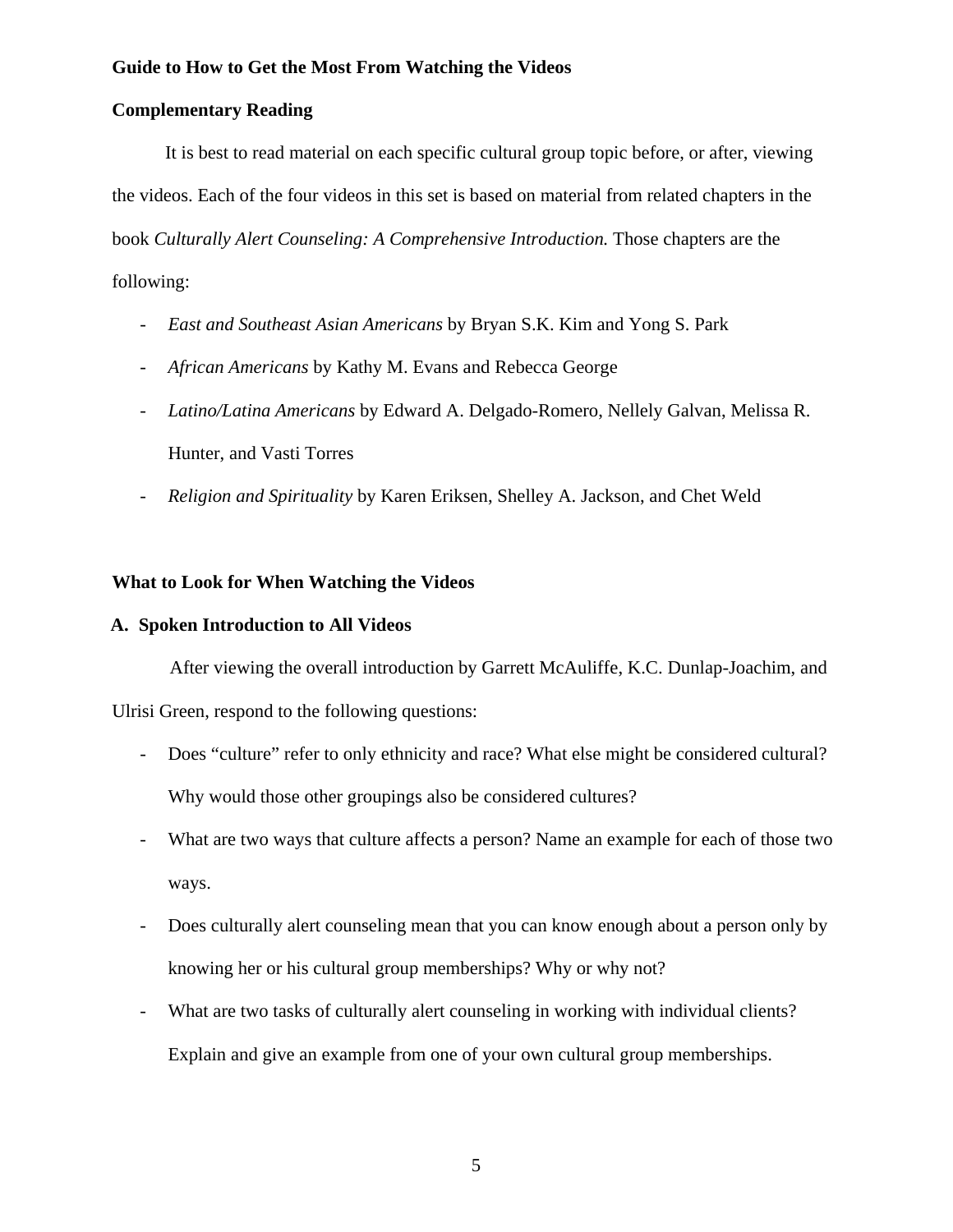- Should the counselor wait for the client to introduce culture-related issues in a counseling session? If not, what might the counselor do to include culture? Give an example of how a counselor can include culture in her or his work.

Some of the answers to these questions will be clearer after you have viewed and reflected on the demonstration videos.

# **B. Areas to Reflect On**

As you view each of these videos, consider the following issues to consider: What are at least two common values shared by many members of the cultural group in the particular video?

\_\_\_\_\_\_\_\_\_\_\_\_\_\_\_\_\_\_\_\_\_\_\_\_\_\_\_\_\_\_\_\_\_\_\_\_\_\_\_\_\_\_\_\_\_\_\_\_\_\_\_\_\_\_\_\_\_\_\_\_\_\_\_\_\_\_

\_\_\_\_\_\_\_\_\_\_\_\_\_\_\_\_\_\_\_\_\_\_\_\_\_\_\_\_\_\_\_\_\_\_\_\_\_\_\_\_\_\_\_\_\_\_\_\_\_\_\_\_\_\_\_\_\_\_\_\_\_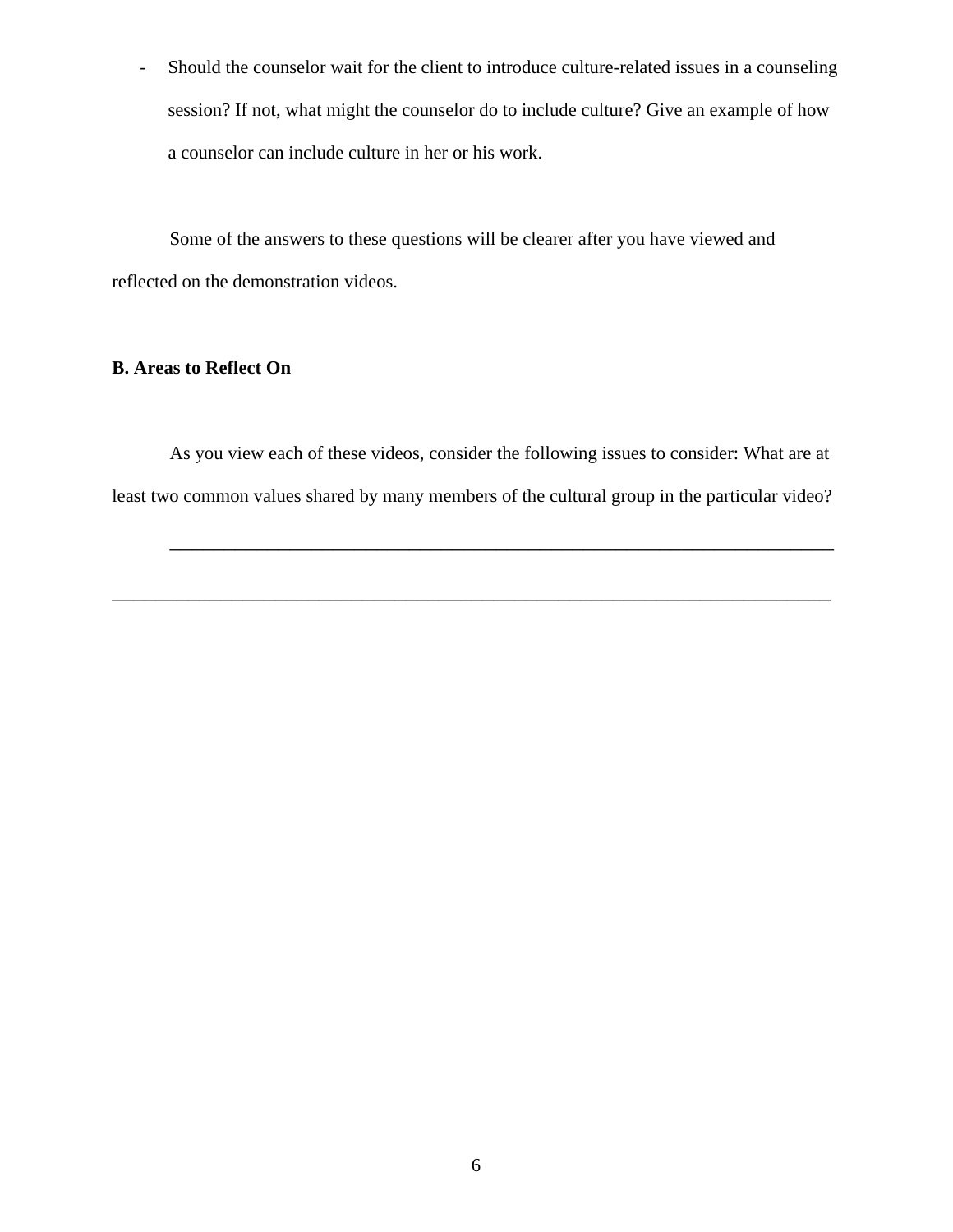*(Material partially drawn from "East and Southeast Asian Americans" by Bryan S. K. Kim and Yong S. Park. In G. McAuliffe,* Culturally Alert Counseling: A Comprehensive Introduction*, Sage Publications, 2008.)* 

# **I. Background/Key Considerations**

East and Southeast Asians are a varied group, comprising over 25 nationalities, ethnic groups, and religious traditions. Individual Asian clients also vary, of course, by their levels of acculturation to the dominant cultures in which they might live. And, cultural norms are always changing. However, counselors who work with Asian clients can be alert to a number of values that might guide a client's behavior.

The dominant value that drives many Asian cultures is **collectivism**, that is, commitment to the welfare of the group over that of the individual. Collectivism is expressed in specific ways, some of which are highlighted in this video, including the following:

- o **duty to one's family**
- o **conformity** to group norms
- o **obedience** to parents and deference to authorities
- o maintenance of **interpersonal harmony**, which includes avoidance of confrontation and indirect expression of negative feelings or views
- o placing **others' needs** ahead of one's own
- o **modesty**, including minimizing one's own achievements

Other values that counselors must be alert to in working with many Asian clients include the following:

- o **self-control** of emotions and restraint
- o **overcoming emotional distress** by oneself
- o educational and career **achievement** as top priorities over personal pleasure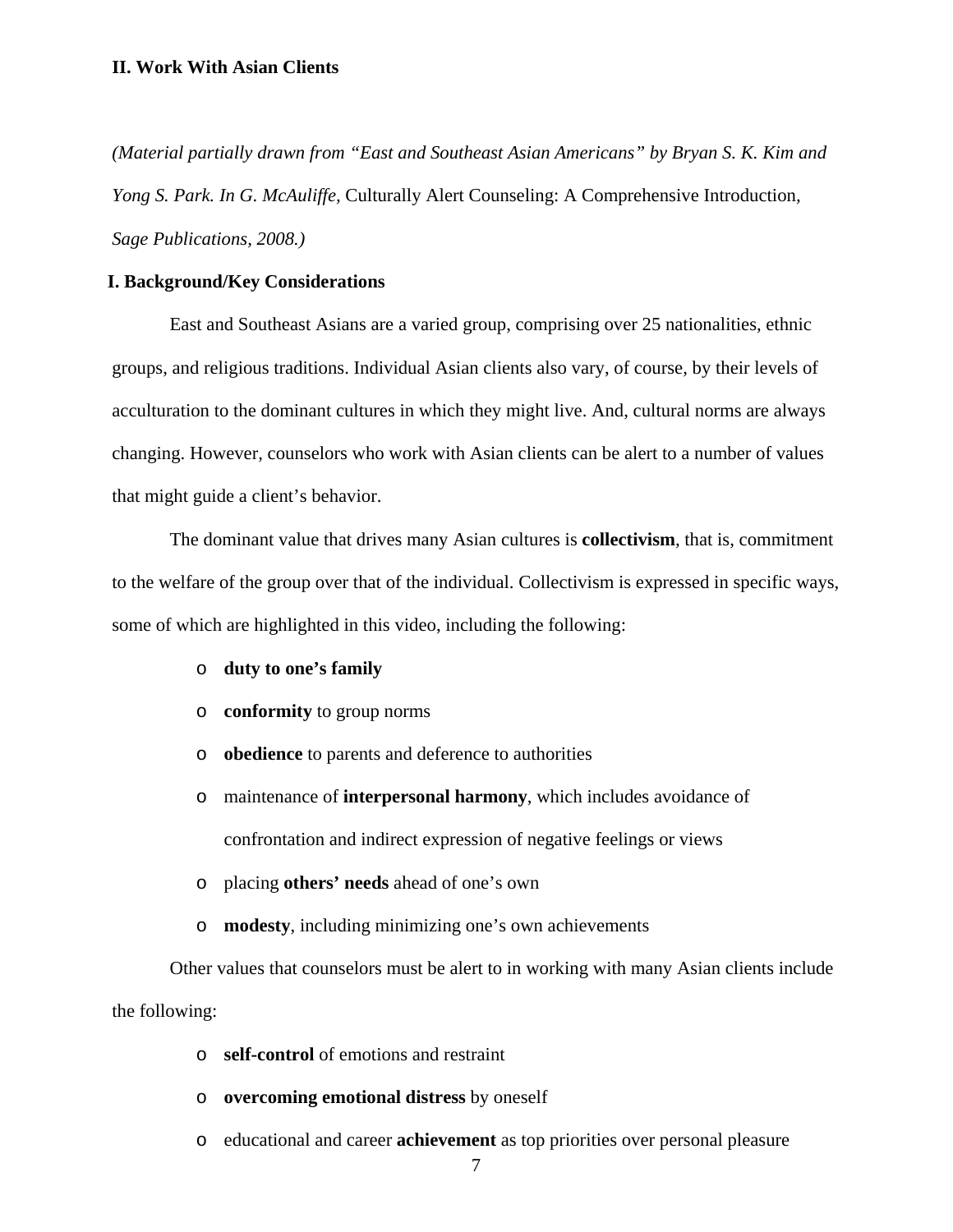Each of these values is expressed in behavior. For example, negative views might be expressed indirectly, with even "yes" meaning "no" at times to maintain harmony. Silence and pauses are valued in communication. Praise of another might be offered to establish harmony.

#### **II. Points to Consider for Counseling Practice**

Given these values, a number of guidelines might be offered for working with some Asian clients. Again, these generalizations must be weighed against any individual client's acculturation and enculturation. Given those qualifications, counselors should keep in mind the following overall guidelines. Failure to account for an Asian client's culture could easily result in premature termination and increased distress for the person.

- Take a **solution focused**, rational, problem solving approach, with some meaningful gains seen early in counseling, rather than encouraging emotional expression and deep psychological exploration.
- Show interest in and **knowledge of** the client's **culture**, and affirm the culture.
- Do **self-disclosure** about previous successes and personal parallels.
- **Include** the place of the **family** in discussion of individual concerns

In the session, these and other strategies are illustrated.

# **III. Ideas on How to Use the Video "Culturally Alert Counseling: Working With Asian Clients."**

1. **Narrator Overview of Asian Cultural Characteristics.** Before viewing the narrator's overview of traditional Asian cultural characteristics, the viewer might first write down the cultural characteristics that she or he associates with Asian cultures. Here is space for such a description or list: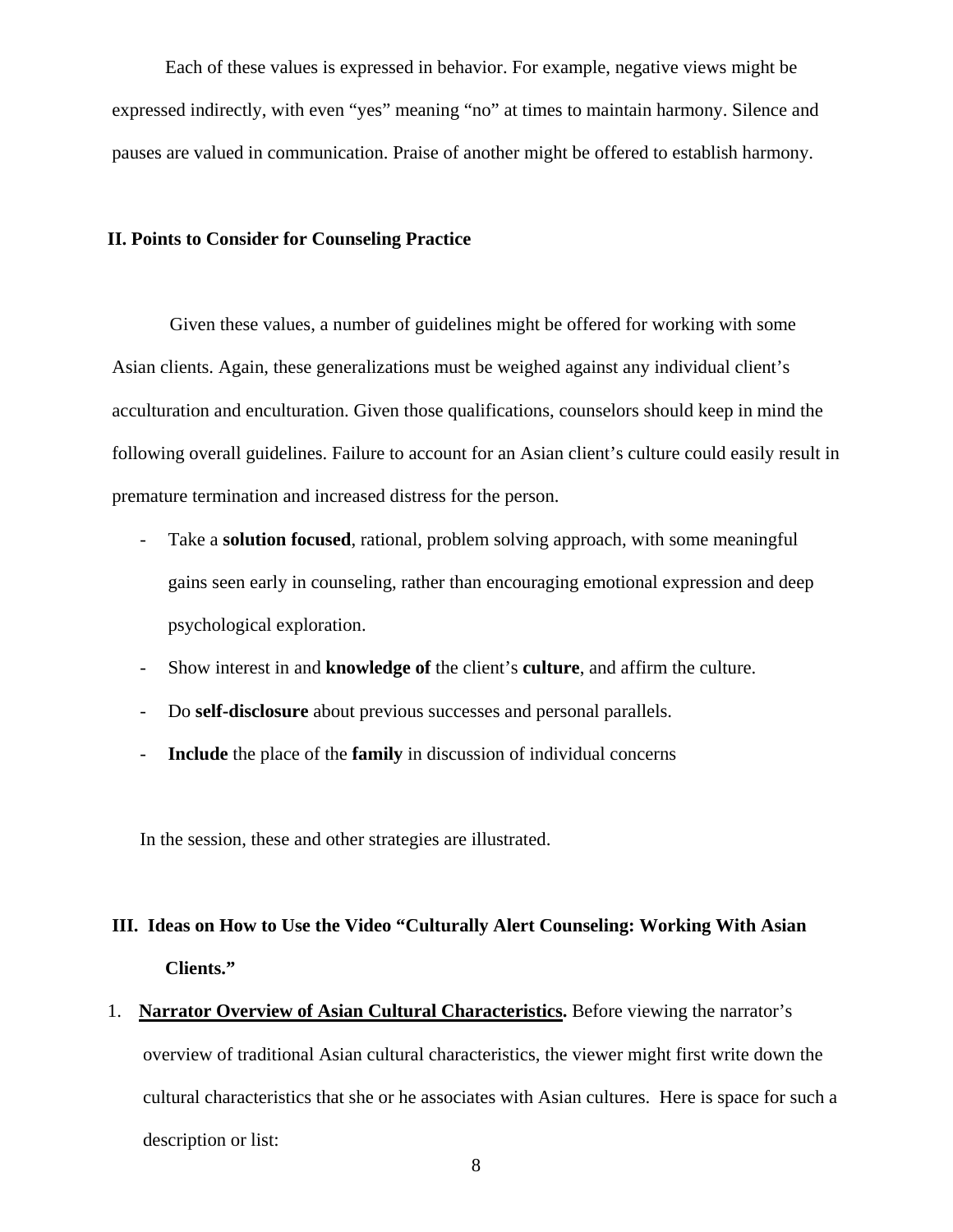My current understanding of important traditional Asian values:

\_\_\_\_\_\_\_\_\_\_\_\_\_\_\_\_\_\_\_\_\_\_\_\_\_\_\_\_\_\_\_\_\_\_\_\_\_\_\_\_\_\_\_\_\_\_\_\_\_\_\_\_\_\_\_\_\_\_\_\_\_\_

If this is a group viewing, the leader could then ask for those understandings and write them on the board. Upon viewing the opening narrative to this video, the learners might then compare their current understandings.

\_\_\_\_\_\_\_\_\_\_\_\_\_\_\_\_\_\_\_\_\_\_\_\_\_\_\_\_\_\_\_\_\_\_\_\_\_\_\_\_\_\_\_\_\_\_\_\_\_\_\_\_\_\_\_\_\_\_\_\_\_\_\_\_\_\_\_\_\_\_\_\_\_\_\_\_\_\_

2. **The Counselor's Pre-Session Comments.** After viewing either (a) the counselor's (K.C.'s) opening description of her aims in the session with Kim and/or (b) the session itself, respond to the following:

\_\_\_\_\_\_\_\_\_\_\_\_\_\_\_\_\_\_\_\_\_\_\_\_\_\_\_\_\_\_\_\_\_\_\_\_\_\_\_\_\_\_\_\_\_\_\_\_\_\_\_\_\_\_\_\_

- What does K.C. mean by "helping (the client) bridge?"

o Answer: She means that the client need not give up either culture, but needs a way of seeing herself as bicultural; such a bridge might include help with communication with her parents and her partner, models of other bicultural Asian Americans, and ideas for compromising.

\_\_\_\_\_\_\_\_\_\_\_\_\_\_\_\_\_\_\_\_\_\_\_\_\_\_\_\_\_\_\_\_\_\_\_\_\_\_\_\_\_\_\_\_\_\_\_\_\_\_\_\_\_\_\_\_\_\_\_\_\_\_\_\_\_\_\_\_\_\_\_\_

- What is your current opinion on such "bridging," vs. helping a client leave her cultural norms or adhere completely to them?

\_\_\_\_\_\_\_\_\_\_\_\_\_\_\_\_\_\_\_\_\_\_\_\_\_\_\_\_\_\_\_\_\_\_\_\_\_\_\_\_\_\_\_\_\_\_\_\_\_\_\_\_\_\_\_\_\_\_\_\_\_\_\_\_\_\_\_\_\_\_\_\_

\_\_\_\_\_\_\_\_\_\_\_\_\_\_\_\_\_\_\_\_\_\_\_\_\_\_\_\_\_\_\_\_\_\_\_\_\_\_\_\_\_\_\_\_\_\_\_\_\_\_\_\_\_\_\_\_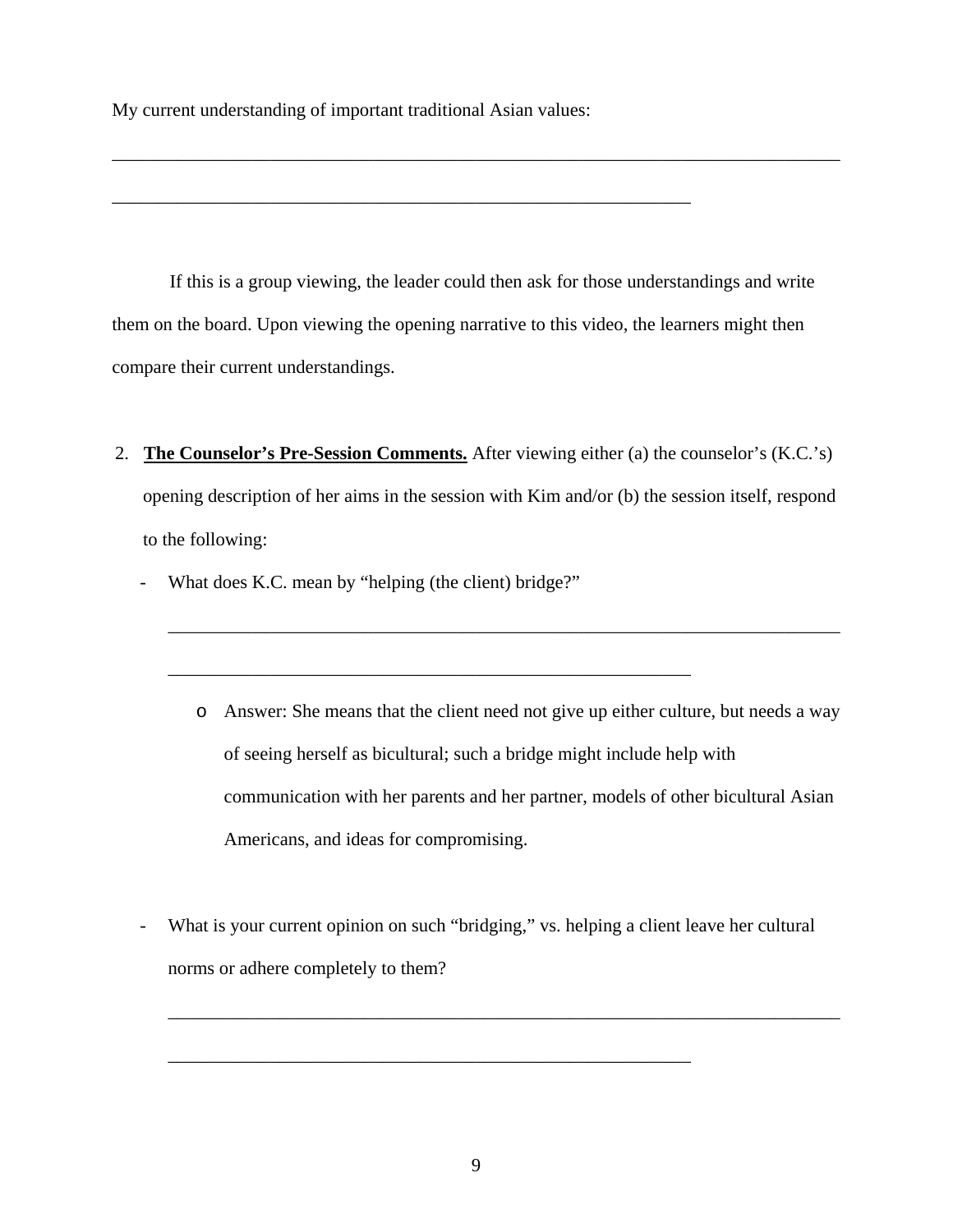What might be the benefit for Kim of the counselor's helping her to maintain her

\_\_\_\_\_\_\_\_\_\_\_\_\_\_\_\_\_\_\_\_\_\_\_\_\_\_\_\_\_\_\_\_\_\_\_\_\_\_\_\_\_\_\_\_\_\_\_\_\_\_\_\_\_\_\_\_

adherence to collectivist values?

- o Answer: Kim might have the benefit of family support and the further benefits of living within strong communities.
- What other choice might the counselor make in terms of working or not working with the collectivist values?

\_\_\_\_\_\_\_\_\_\_\_\_\_\_\_\_\_\_\_\_\_\_\_\_\_\_\_\_\_\_\_\_\_\_\_\_\_\_\_\_\_\_\_\_\_\_\_\_\_\_\_\_\_\_\_\_\_\_\_\_\_\_\_\_\_\_\_\_\_\_\_\_

- o Answer: The counselor could (but shouldn't, in our view) encourage Kim to act and think "for herself" in the autonomous way that Western cultures tend to promote.
- What might be the risks and benefits of honoring Kim's desire to be more bicultural?

\_\_\_\_\_\_\_\_\_\_\_\_\_\_\_\_\_\_\_\_\_\_\_\_\_\_\_\_\_\_\_\_\_\_\_\_\_\_\_\_\_\_\_\_\_\_\_\_\_\_\_\_\_\_\_\_

\_\_\_\_\_\_\_\_\_\_\_\_\_\_\_\_\_\_\_\_\_\_\_\_\_\_\_\_\_\_\_\_\_\_\_\_\_\_\_\_\_\_\_\_\_\_\_\_\_\_\_\_\_\_\_\_\_\_\_\_\_\_\_\_\_\_\_\_\_\_\_\_

- o Answer: The risks are that her boyfriend, who is from a more individualistic Western culture, might see the family connections as oppressive. The benefits are that she could experience the best of both of these worlds, with a bit of compromise on all parts.
- Think of a time in which you were in conflict with family preferences over choice of friends, partner, or other persons, or a time in which family disapproved of a religious or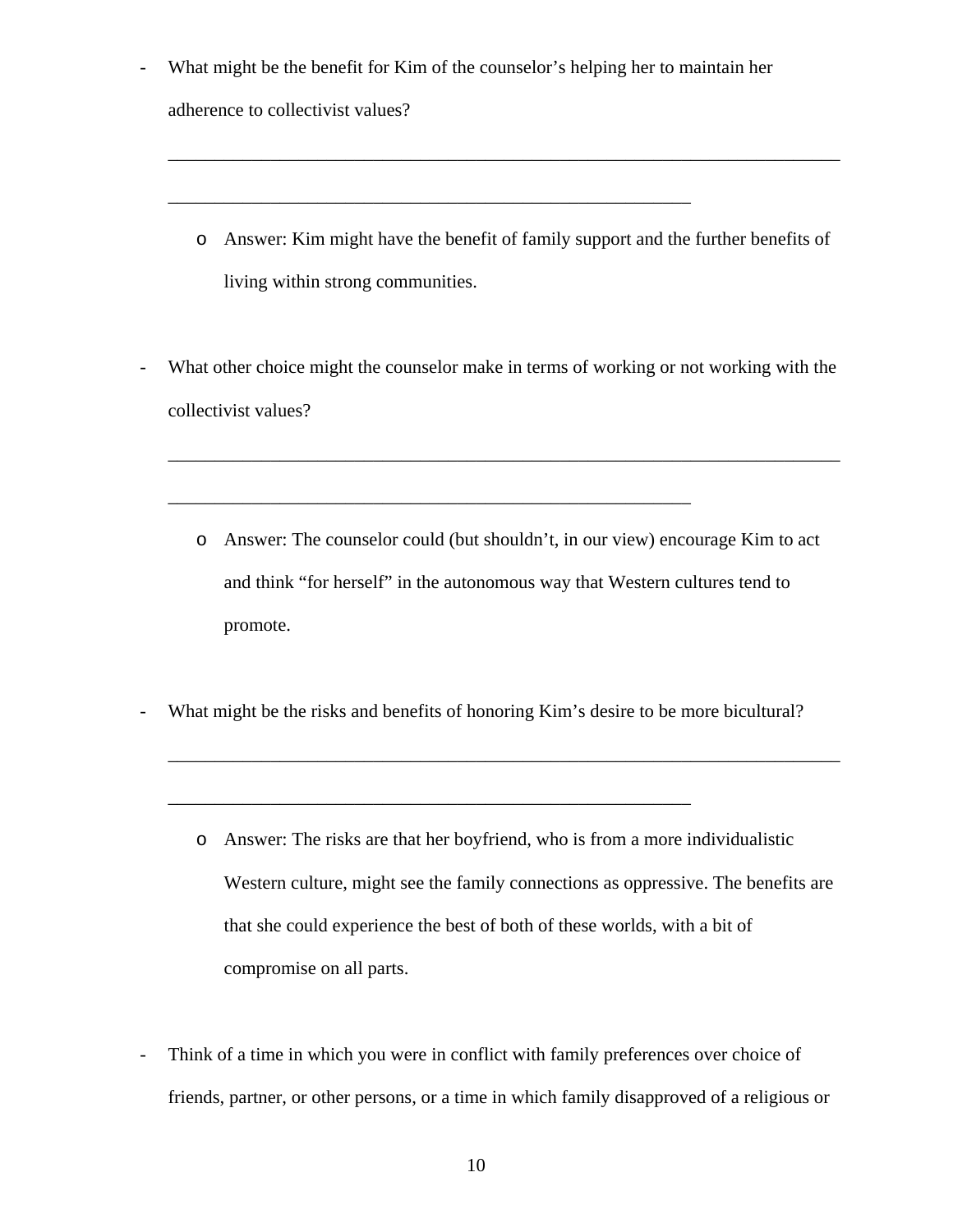| lifestyle choice you were making. How was the conflict handled? What was the result of |  |
|----------------------------------------------------------------------------------------|--|
| the situation? Was it resolved satisfactorily?                                         |  |

\_\_\_\_\_\_\_\_\_\_\_\_\_\_\_\_\_\_\_\_\_\_\_\_\_\_\_\_\_\_\_\_\_\_\_\_\_\_\_\_\_\_\_\_\_\_\_\_\_\_\_\_\_\_\_\_\_\_\_\_\_\_\_\_\_\_\_\_\_\_\_\_

3. **The Session.** Respond to the following either (1) while viewing the session, pausing the video periodically, or (2) after viewing the whole session.

\_\_\_\_\_\_\_\_\_\_\_\_\_\_\_\_\_\_\_\_\_\_\_\_\_\_\_\_\_\_\_\_\_\_\_\_\_\_\_\_\_\_\_\_\_\_\_\_\_\_\_\_\_\_\_\_

- What does the counselor do to honor Kim's ethnic culture and to establish trust early in the session?

\_\_\_\_\_\_\_\_\_\_\_\_\_\_\_\_\_\_\_\_\_\_\_\_\_\_\_\_\_\_\_\_\_\_\_\_\_\_\_\_\_\_\_\_\_\_\_\_\_\_\_\_\_\_\_\_\_\_\_\_\_\_\_\_\_\_\_\_\_\_\_\_

- o Answer: She checks in on the pronunciation of Kim's middle name.
- What do you hear as the central dilemma that is presented early in the session?

\_\_\_\_\_\_\_\_\_\_\_\_\_\_\_\_\_\_\_\_\_\_\_\_\_\_\_\_\_\_\_\_\_\_\_\_\_\_\_\_\_\_\_\_\_\_\_\_\_\_\_\_\_\_\_\_\_

o Answer: Conflict between her loyalty to her family and to her desire to be with her boyfriend. Other possible conflicts?

\_\_\_\_\_\_\_\_\_\_\_\_\_\_\_\_\_\_\_\_\_\_\_\_\_\_\_\_\_\_\_\_\_\_\_\_\_\_\_\_\_\_\_\_\_\_\_\_\_\_\_\_\_\_\_\_\_\_\_\_\_\_\_\_\_\_\_\_\_\_\_

- What evidence is there for Kim's strong appreciation of her family?
	- o Answer: Kim expresses gratitude, loyalty, and unthinking connection to the

\_\_\_\_\_\_\_\_\_\_\_\_\_\_\_\_\_\_\_\_\_\_\_\_\_\_\_\_\_\_\_\_\_\_\_\_\_\_\_\_\_\_\_\_\_\_\_\_\_\_\_\_\_\_\_\_\_\_\_\_\_\_\_\_\_\_\_\_\_\_\_\_

family as part of herself.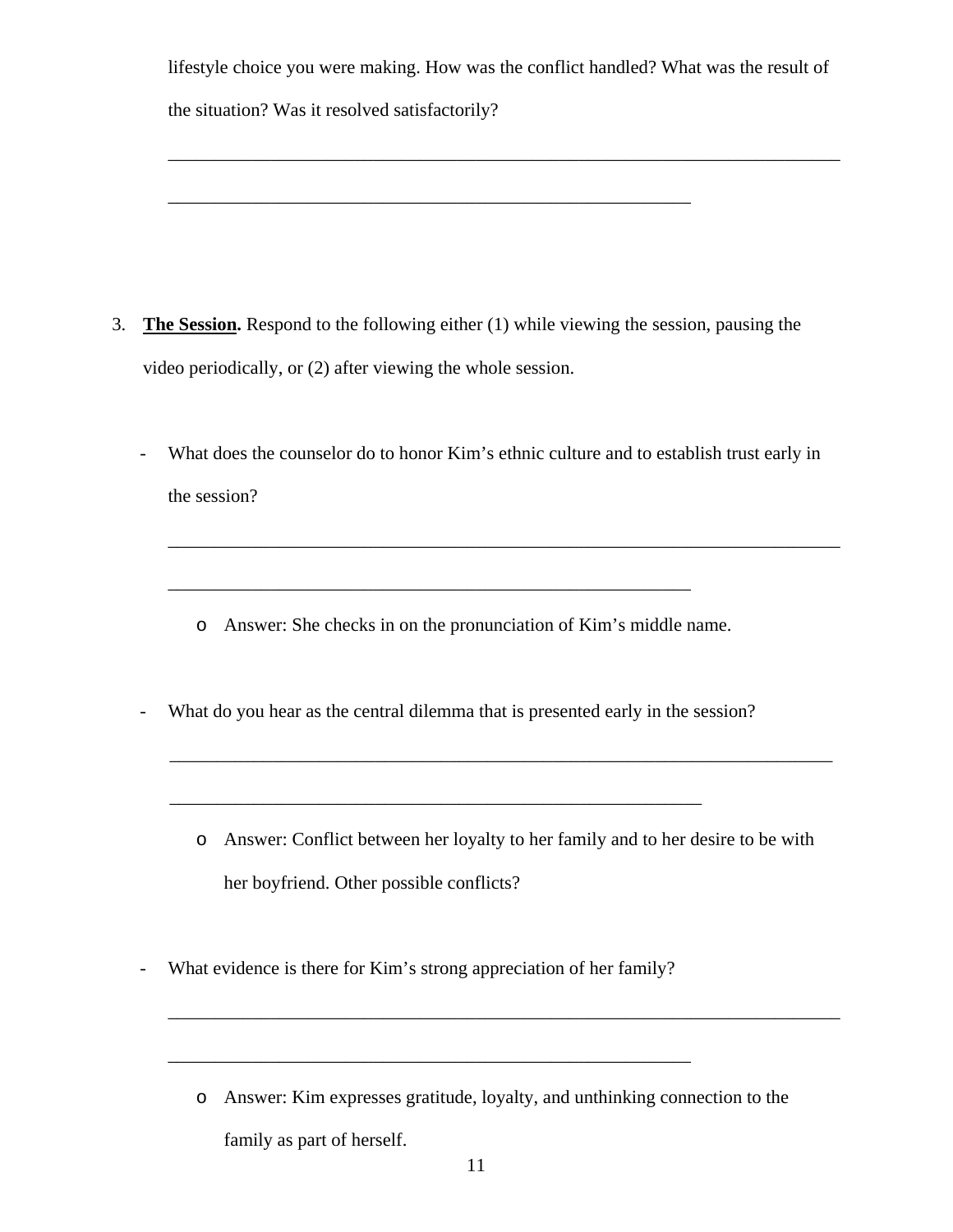- What counseling skills does K.C. use early in the session to gather information and establish rapport?
	- o Answer: K.C. reflects back to Kim the dilemma. Her body language is kind and caring. She listens well. She lets Kim express her experience.

\_\_\_\_\_\_\_\_\_\_\_\_\_\_\_\_\_\_\_\_\_\_\_\_\_\_\_\_\_\_\_\_\_\_\_\_\_\_\_\_\_\_\_\_\_\_\_\_\_\_\_\_\_\_\_\_\_\_\_\_\_\_\_\_\_\_\_\_\_\_\_\_

\_\_\_\_\_\_\_\_\_\_\_\_\_\_\_\_\_\_\_\_\_\_\_\_\_\_\_\_\_\_\_\_\_\_\_\_\_\_\_\_\_\_\_\_\_\_\_\_\_\_\_\_\_\_\_\_\_\_\_\_\_\_\_\_\_\_\_\_\_\_\_\_

- What is your opinion of K.C.'s choice of responses early in the session?

\_\_\_\_\_\_\_\_\_\_\_\_\_\_\_\_\_\_\_\_\_\_\_\_\_\_\_\_\_\_\_\_\_\_\_\_\_\_\_\_\_\_\_\_\_\_\_\_\_\_\_\_\_\_\_\_

\_\_\_\_\_\_\_\_\_\_\_\_\_\_\_\_\_\_\_\_\_\_\_\_\_\_\_\_\_\_\_\_\_\_\_\_\_\_\_\_\_\_\_\_\_\_\_\_\_\_\_\_\_\_\_\_

\_\_\_\_\_\_\_\_\_\_\_\_\_\_\_\_\_\_\_\_\_\_\_\_\_\_\_\_\_\_\_\_\_\_\_\_\_\_\_\_\_\_\_\_\_\_\_\_\_\_\_\_\_\_\_\_

- What, in your view, are some alternate choices a counselor could make in working with Kim that might be problematic?
	- o Answer: A counselor might push Kim to make an independent decision, with the Western idea of individuation mistakenly applied. Other?

\_\_\_\_\_\_\_\_\_\_\_\_\_\_\_\_\_\_\_\_\_\_\_\_\_\_\_\_\_\_\_\_\_\_\_\_\_\_\_\_\_\_\_\_\_\_\_\_\_\_\_\_\_\_\_\_\_\_\_\_\_\_\_\_\_\_\_\_\_\_\_\_

- How does K.C. show cultural knowledge early in the session, based on the focus she chooses?

\_\_\_\_\_\_\_\_\_\_\_\_\_\_\_\_\_\_\_\_\_\_\_\_\_\_\_\_\_\_\_\_\_\_\_\_\_\_\_\_\_\_\_\_\_\_\_\_\_\_\_\_\_\_\_\_\_\_\_\_\_\_\_\_\_\_\_\_\_\_\_\_

o Answer: She focuses on the family and its importance to Kim.

\_\_\_\_\_\_\_\_\_\_\_\_\_\_\_\_\_\_\_\_\_\_\_\_\_\_\_\_\_\_\_\_\_\_\_\_\_\_\_\_\_\_\_\_\_\_\_\_\_\_\_\_\_\_\_\_

- Are K.C.'s responses early in the session aimed at exploration or solution?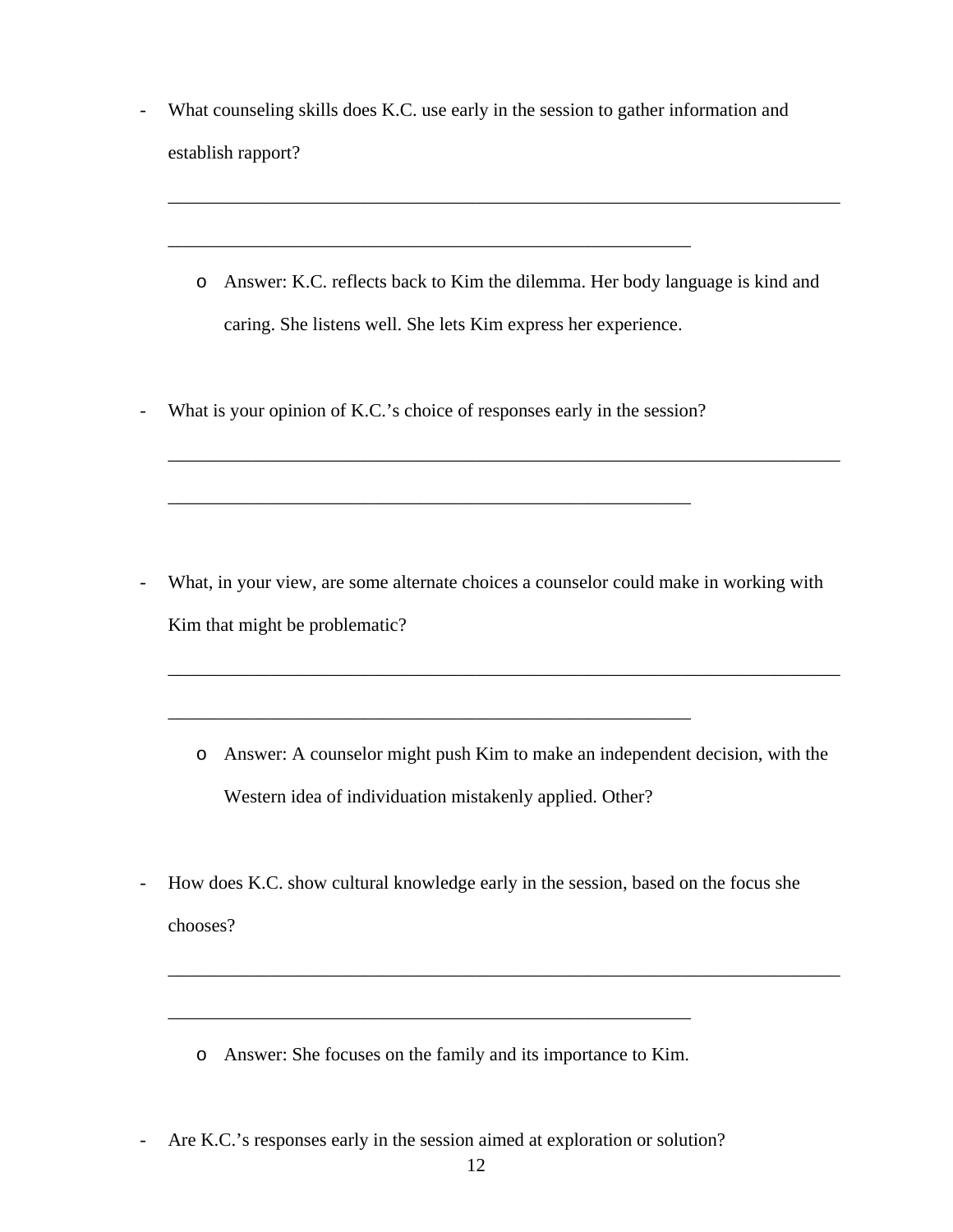o Answer: They are aimed at exploration of Kim's conflict and of what is important to her and what is at stake.

\_\_\_\_\_\_\_\_\_\_\_\_\_\_\_\_\_\_\_\_\_\_\_\_\_\_\_\_\_\_\_\_\_\_\_\_\_\_\_\_\_\_\_\_\_\_\_\_\_\_\_\_\_\_\_\_\_\_\_\_\_\_\_\_\_\_\_\_\_\_\_\_

- What is a negative view that Kim has about her ethnic culture?

\_\_\_\_\_\_\_\_\_\_\_\_\_\_\_\_\_\_\_\_\_\_\_\_\_\_\_\_\_\_\_\_\_\_\_\_\_\_\_\_\_\_\_\_\_\_\_\_\_\_\_\_\_\_\_\_

o Answer: She is embarrassed by the "old ways," including the language and communication style of her family. Possibly other negative views.

\_\_\_\_\_\_\_\_\_\_\_\_\_\_\_\_\_\_\_\_\_\_\_\_\_\_\_\_\_\_\_\_\_\_\_\_\_\_\_\_\_\_\_\_\_\_\_\_\_\_\_\_\_\_\_\_\_\_\_\_\_\_\_\_\_\_\_\_\_\_\_\_

- K.C. intentionally focuses on positives (strengths) of Kim's ethnic culture. In what two ways does she do so?
	- o Answer: She asks Kim to name strengths of her culture. She also leads her in a guided imagery activity in which Kim generates positive cultural symbols.

\_\_\_\_\_\_\_\_\_\_\_\_\_\_\_\_\_\_\_\_\_\_\_\_\_\_\_\_\_\_\_\_\_\_\_\_\_\_\_\_\_\_\_\_\_\_\_\_\_\_\_\_\_\_\_\_\_\_\_\_\_\_\_\_\_\_\_\_\_\_\_\_

\_\_\_\_\_\_\_\_\_\_\_\_\_\_\_\_\_\_\_\_\_\_\_\_\_\_\_\_\_\_\_\_\_\_\_\_\_\_\_\_\_\_\_\_\_\_\_\_\_\_\_\_\_\_\_\_\_\_\_\_\_\_\_\_\_\_\_\_\_\_\_\_

\_\_\_\_\_\_\_\_\_\_\_\_\_\_\_\_\_\_\_\_\_\_\_\_\_\_\_\_\_\_\_\_\_\_\_\_\_\_\_\_\_\_\_\_\_\_\_\_\_\_\_\_\_\_\_\_\_\_\_\_\_\_\_\_\_\_\_\_\_\_\_\_

- What do you think of the guided imagery activity? Could you try it in a session?

\_\_\_\_\_\_\_\_\_\_\_\_\_\_\_\_\_\_\_\_\_\_\_\_\_\_\_\_\_\_\_\_\_\_\_\_\_\_\_\_\_\_\_\_\_\_\_\_\_\_\_\_\_\_\_\_

- K.C. shifts the focus of the session at one point. What shift does she make?

\_\_\_\_\_\_\_\_\_\_\_\_\_\_\_\_\_\_\_\_\_\_\_\_\_\_\_\_\_\_\_\_\_\_\_\_\_\_\_\_\_\_\_\_\_\_\_\_\_\_\_\_\_\_\_\_

\_\_\_\_\_\_\_\_\_\_\_\_\_\_\_\_\_\_\_\_\_\_\_\_\_\_\_\_\_\_\_\_\_\_\_\_\_\_\_\_\_\_\_\_\_\_\_\_\_\_\_\_\_\_\_\_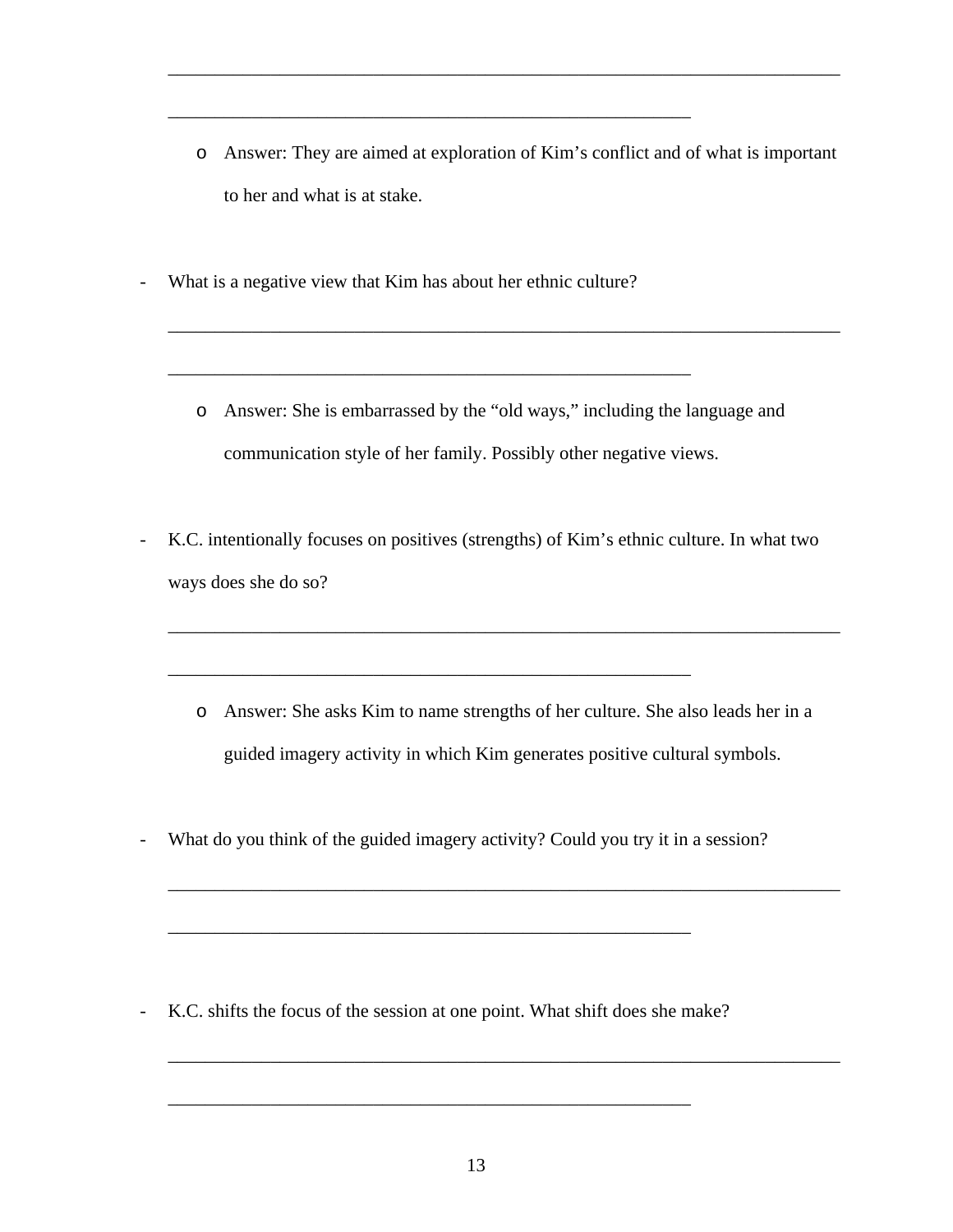- o Answer: She shifts focus from culture and family to Kim herself as an individual, including her career interests.
- How does K.C. handle possible solutions? Who generates the pros and cons of Kim's dilemma?
	- o Answer: She lets Kim experience her response to the extreme choices she seems to be facing—giving up her boyfriend or giving up the family. She also lets Kim name the pros and cons.

\_\_\_\_\_\_\_\_\_\_\_\_\_\_\_\_\_\_\_\_\_\_\_\_\_\_\_\_\_\_\_\_\_\_\_\_\_\_\_\_\_\_\_\_\_\_\_\_\_\_\_\_\_\_\_\_\_\_\_\_\_\_\_\_\_\_\_\_\_\_\_\_

\_\_\_\_\_\_\_\_\_\_\_\_\_\_\_\_\_\_\_\_\_\_\_\_\_\_\_\_\_\_\_\_\_\_\_\_\_\_\_\_\_\_\_\_\_\_\_\_\_\_\_\_\_\_\_\_\_\_\_\_\_\_\_\_\_\_\_\_\_\_\_\_

- What question does K.C. ask to empower Kim as they work toward solutions?

\_\_\_\_\_\_\_\_\_\_\_\_\_\_\_\_\_\_\_\_\_\_\_\_\_\_\_\_\_\_\_\_\_\_\_\_\_\_\_\_\_\_\_\_\_\_\_\_\_\_\_\_\_\_\_\_

- o Answer: K.C. asks how Kim has handled the conflict up to this point.
- Does K.C. make a suggestion on a possible solution? What is it? What is your view of her making this suggestion?

\_\_\_\_\_\_\_\_\_\_\_\_\_\_\_\_\_\_\_\_\_\_\_\_\_\_\_\_\_\_\_\_\_\_\_\_\_\_\_\_\_\_\_\_\_\_\_\_\_\_\_\_\_\_\_\_\_\_\_\_\_\_\_\_\_\_\_\_\_\_\_\_

\_\_\_\_\_\_\_\_\_\_\_\_\_\_\_\_\_\_\_\_\_\_\_\_\_\_\_\_\_\_\_\_\_\_\_\_\_\_\_\_\_\_\_\_\_\_\_\_\_\_\_\_\_\_\_\_\_\_\_\_\_\_\_\_\_\_\_\_\_\_\_\_

- o Answer: K.C. suggests that Kim introduce her boyfriend to the family.
- Is Kim likely to come back to work with K.C.? Why, in your view?

\_\_\_\_\_\_\_\_\_\_\_\_\_\_\_\_\_\_\_\_\_\_\_\_\_\_\_\_\_\_\_\_\_\_\_\_\_\_\_\_\_\_\_\_\_\_\_\_\_\_\_\_\_\_\_\_